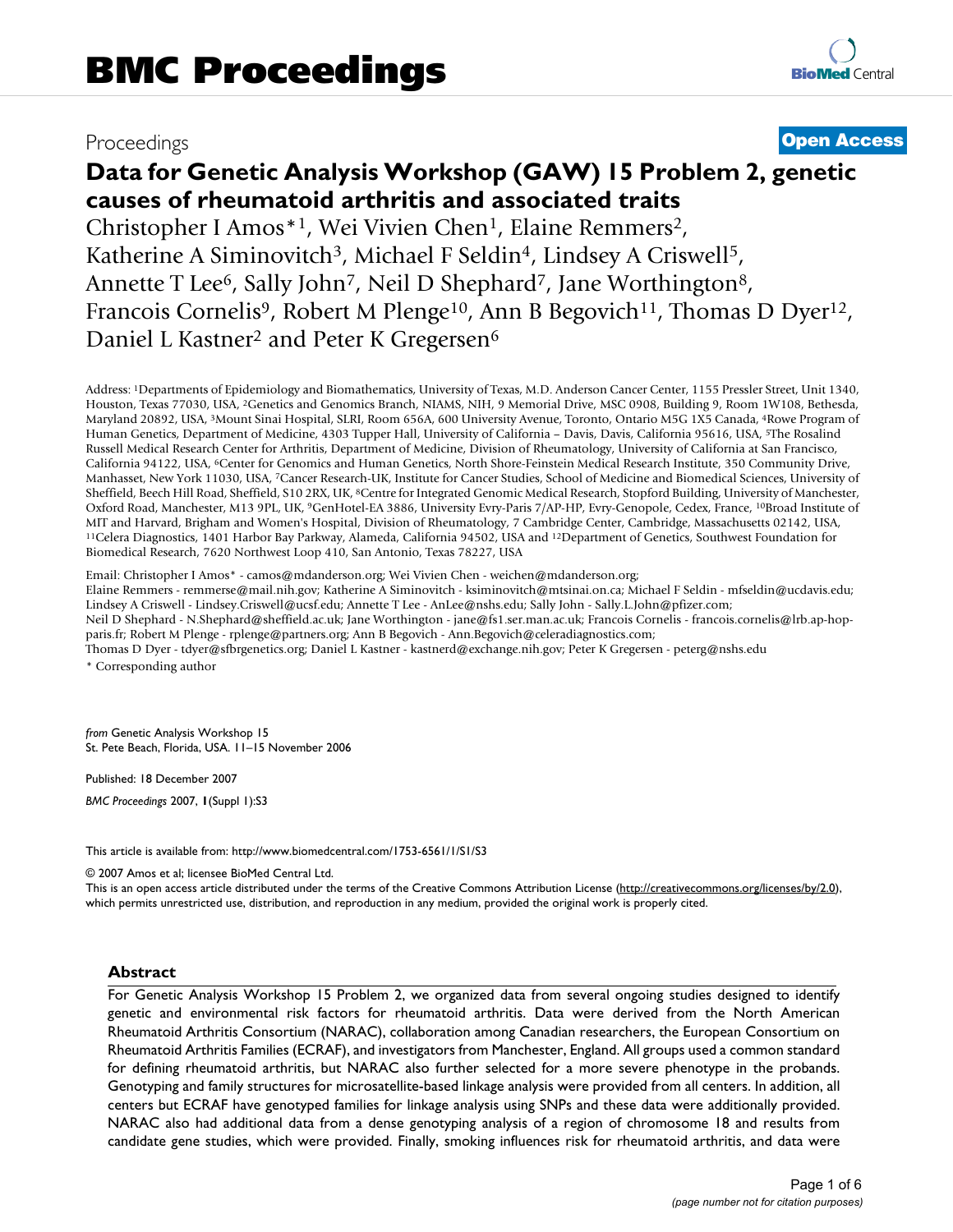provided from the NARAC study on this behavior as well as some additional phenotypes measuring severity. Several questions could be evaluated using the data that were provided. These include comparing linkage analysis using singlenucleotide polymorphisms versus microsatellites and identifying credible regions of linkage outside the HLA region on chromosome 6p13, which has been extensively documented; evaluating the joint effects of smoking with genetic factors; and identifying more homogenous subsets of families for whom genetic susceptibility might be stronger, so that linkage and association studies may be more efficiently conducted.

#### **Background**

Rheumatoid arthritis (RA) is a complex disease with a moderately strong genetic component. The recurrence risk ratio for siblings is typically estimated at around six in Caucasians, but with a broad range of values, primarily because the prevalence in the population is not well characterized [1]. The prevalence also varies among populations, ranging from around 0.8% in Caucasians to 10% in some Native American groups, although it is not clear that this is always the same phenotype. RA appears to be rare in rural African populations. Generally females are at higher risk than males, with about a three to one preponderance of females to males. The mean age of disease onset is in the fifth decade, with considerable variability in age at presentation, including occasional presentation in the teenage years.

The HLA region on 6p21 has been implicated by numerous studies, and there is consistent evidence that DR alleles contribute to disease risk. The 'shared epitope' hypothesis was proposed by Gregersen et al. [2] to explain the organization of risk for rheumatoid arthritis from DR alleles. According to this hypothesis, individuals who share a QK/RRAA motif in positions 70 to 74 of the DR molecule show an increased risk for disease. The alleles that confer increased risk for rheumatoid arthritis include DRB1\*0101, 0102, 0104, 0105, **0401**, **0404**, **0405**, **0408**, **0409**, 1001, 1402, and 1406, with highest risk alleles being bolded [3]. This model was not quite sufficient to explain risk according to DR types and a newer model utilizing data from positions 70 to 74 has been developed [4]. Aside from these main effects, there is also evidence for an interaction or haplotypic effects including the class I region and the central MHC, along with certain DR alleles, notably DR3 [5,6].

Specific autoantibodies are noted to co-occur with rheumatoid arthritis. Rheumatoid factor (RF) IgM is a measure of active disease correlated with erosive arthritic disease. However, a more newly identified autoantibody, anticyclic citrullinated peptide (anti-CCP), is more specific for the disease and is a better predictor of erosive outcome [7]. Elevations of anti-CCP have been noted to predict increased risk for development of rheumatoid arthritis [8]. The shared epitope alleles are strongly associated with the presence of anti-CCP antibodies, and this effect is modulated by HLA-DR3 [7]. Alleles at the *PTPN22* locus have been shown to confer an increased risk for RA [9]. At least two alleles of *PTPN22* have been implicated as causing increased risk for RA; with the R620W allele in rs2476601 (hCV16021387) conferring 1.7- to 1.9-fold increased risk to heterozygotes and higher risks to homozygous carriers. Increased risk was also noted for either hCV8689108 or hCV25762283 [10], with some indeterminacy because of linkage disequilibrium among these markers (and others in the region). These findings have further been confirmed by analysis of transmission of *PTPN22* alleles to affected offspring in families [11].

Additional loci that have been implicated include *PADI4*, which encodes the enzyme catalyzing citrullination in macrophages (on chromosome 1p), intron 1 of *SLC22A4* on chromosome 5q, *RUNX1* (on chromosome 1q), and a locus on chromosome 17 possibly predisposing to psoriasis. Marker data for these other loci could not be obtained, but have generally not shown consistent increases in risk for Caucasian populations. The *CTLA4* locus on chromosome 4p has been associated with mildly increased risk for rheumatoid arthritis [12].

Aside from identified genetic factors and sex, few environmental cofactors have yet been identified as affecting risk for rheumatoid arthritis. However, current smoking confers about a two-fold increased risk [13]. Klareskog et al. [14] recently showed that the risk from smoking for rheumatoid arthritis is particularly high among individuals who have a shared epitope allele and who also have elevated levels of anti-CCP. The biological basis for this rather complex interaction appears to reflect increased citrullination of peptides among smokers, and presentation of citrullinated peptides by shared epitope alleles.

The primary goal of the studies that were submitted for the Genetic Analysis Workshop 15 has been to identify genetic factors that predispose for rheumatoid arthritis. Four independent academic groups and one company have provided data for the workshop. In addition, given some previously identified evidence for effects of smoking on rheumatoid arthritis risk and difference in risk according to gender, there is considerable interest in identify gene  $\times$  environment and gene  $\times$  gene combinations that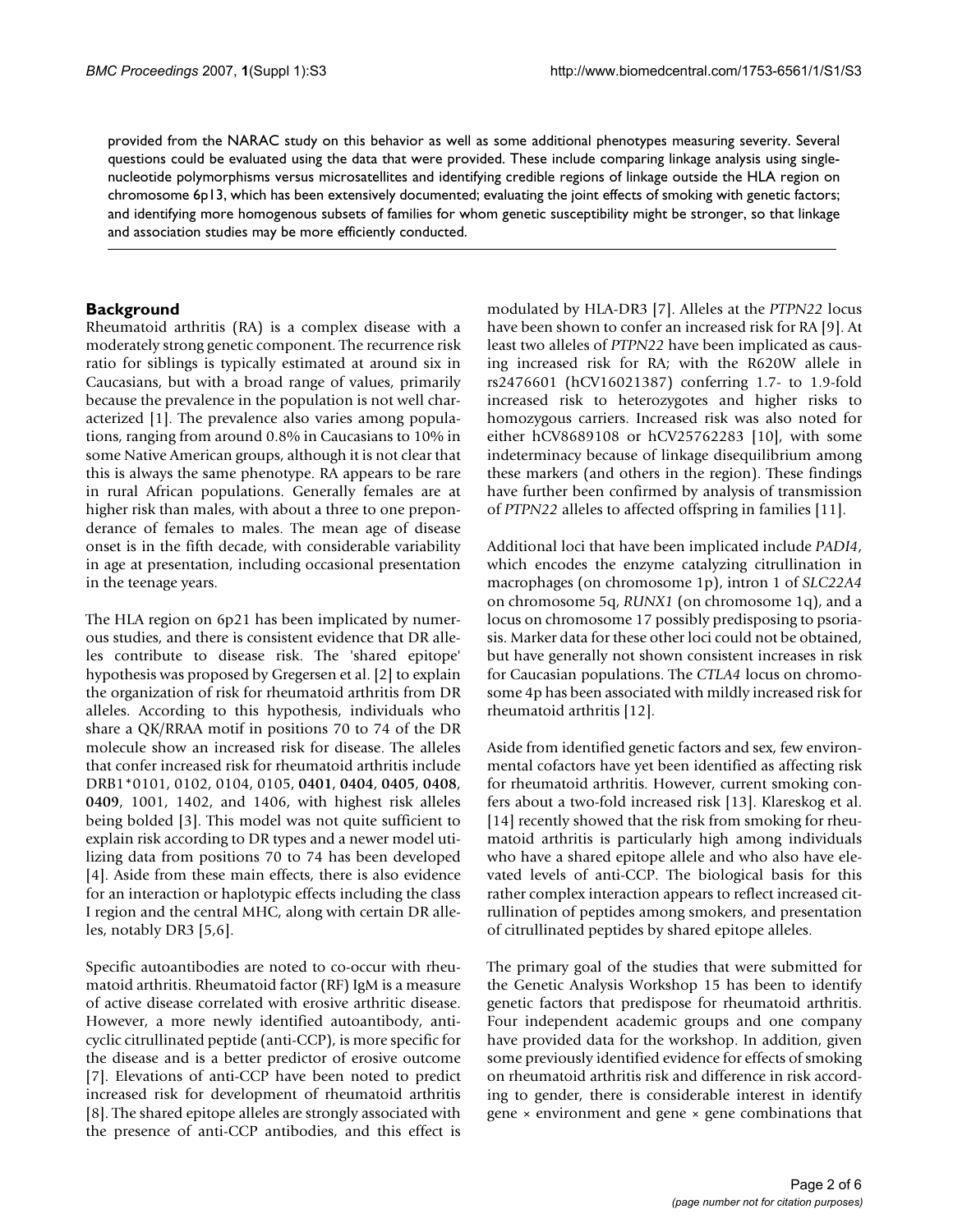yield particularly high risks to individuals for rheumatoid arthritis.

#### **Methods**

Data for the workshops were provided by five centers. Two centers (Canada and NARAC) had SNP genotyping performed jointly. The data were transmitted from each center to the University of Texas M.D. Anderson Cancer Center, where the data sets were checked to assure the availability of data definitions and to evaluate the formatting and completeness of the data transfer. Subsequently, data were transmitted to the Southwest Foundation for Biomedical Research for integration and transfer to GAW15 participants. Questions about data integrity or meaning were transmitted to the University of Texas M.D. Anderson Cancer Center, which then interacted with the data providers to obtain answers. All affected subjects in all of the studies met the standard ACR criteria for affection with rheumatoid arthritis [15]. A distribution of selected clinical characteristics among study participants is provided in Table 1.

### *The North American Rheumatoid Arthritis Consortium study (NARAC)*

#### *Microsatellite scans*

The familial clustering patterns, association with extraarticular findings, and correlation in ages of onset in most of the NARAC collection have been described by Jawaheer et al. [16]. Affected subjects did not have other autoimmune diseases that include an arthritic component such as systemic lupus erythematosis, Crohn's disease, or psoriasis. NARAC has performed microsatellite scans [17] using the Applied Biosystems, Inc. (ABI) standard panels for 511 multiplex families that include 676 sib pairs (and parents were available) as well as a handful of somewhat larger families. About 90% of the families are Caucasian. The Kong and Cox LOD score for chromosome 6p is approximately 17 and extends rather centromerically, suggesting a possible second locus on 6p [18].

#### *SNP scans*

Illumina performed analysis of about 5600 genome-wide SNPs on all families including 66 families from Katherine Siminovitch, a collaborator in Canada. Results of the analysis of the NARAC Caucasian families were published and indicate previously unreported linkages on chromosomes 2, 4, and 11 along with the known linkage on chromosome 6p [18].

#### *Association mapping*

A dense panel of 2719 SNPs were genotyped by Illumina for an approximately 10-kb region of chromosome 18q that showed evidence for linkage in the U.S. and French linkage scans. Of these, 2300 met quality control criteria and have been retained and distributed for analysis. These markers were individually genotyped on 460 cases and 460 controls. Controls were recruited from a New York City population and cases have been recruited from multiple U.S. centers. As a part of the data release process, we also distributed the estimated Northern versus Southern European ancestry of cases and controls [19] because the European ancestry of cases and controls deviates, given different catchements for cases versus controls.

#### *Quantitative phenotypes*

Two quantitative phenotypes that are used for identifying RA-affected individuals include anti-CCP and RF-IgM. The heritability of these measures is hard to obtain from the selected sib pairs we are studying. After proband correction, the heritability estimates are 11% and 30%; before

**Table 1: Distribution of selected clinical characteristics among study participants from rheumatoid arthritis studies for GAW15 Problem 2**

| Study source           | US Micros <sup>a</sup>          | US-SNPsb                        | Canada<br>Affymetrix | Canada<br><b>Illumina</b> c | France      | UK Cohort I <sup>d</sup> | UK Cohort 2 <sup>e</sup> |
|------------------------|---------------------------------|---------------------------------|----------------------|-----------------------------|-------------|--------------------------|--------------------------|
| Ascertainment criteria | 2 ACR+ sibs. 1<br>with erosions | 2 ACR+ sibs. 1<br>with erosions | 2 ACR+ sibs          |                             | 2 ACR+ sibs | 2 ACR+ sibs              | 2 ACR+ sibs              |
| Number of families     | 511                             | 757                             | 79                   | 60                          | 88          | 174                      | 195                      |
| Affected sibs/family   | 2.13                            | 2.15                            | 2                    | 2                           | 2.18        | 2.13                     | 2.09                     |
| $%$ SE+                | 71%                             | 79%                             | N/A                  | N/A                         | N/A         | 90%                      | 82%                      |
| % Erosion              | 95%                             | 97%                             | 39%                  | N/A                         | N/A         | 76%                      | 71%                      |
| Median age onset       | 39.I                            | 38.9                            | 43.8                 | N/A                         | N/A         | 39.3                     | 44.0                     |
| $%$ RF+                | 81.1%                           | 74.3%                           | 71.1%                | N/A                         | N/A         | 62.5%                    | 56.7%                    |

aNumbers from Jawaheer et al. [17]. One family was eliminated from GAW15 data because one sib did not meet ACR criteria for RA.

bOf these families, 9 had only phenotype information and no SNP genotypes, 509 families have both SNP and microsatellite data, 2 families have microsatellite data only, and 237 have SNP data only.

c47 families have genotype data using both Affymetrix and Illumina platforms.

d174 affected families had microsatellite data and of these 157 also had SNP genotyping.

eSelected microsatellite markers were genotyped for variable numbers of these families.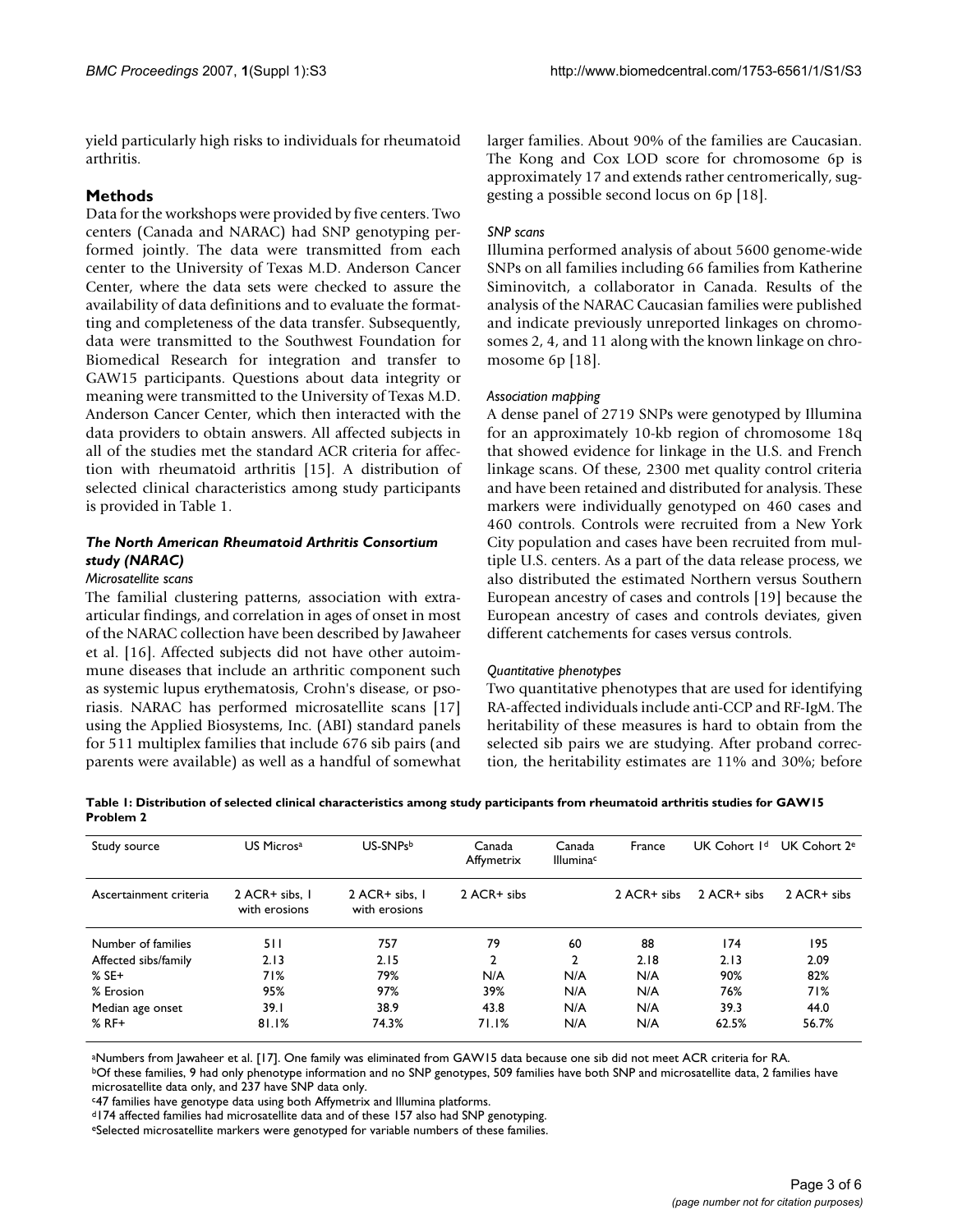correction the heritabilities are 15% and 67%. Linkage analysis of Rf-IgM and anti-CCP phenotypes with microsattelites [20] showed strong evidence for linkages of these phenotypes to chromosome 6 and LOD scores over 1 for linkage of both phenotypes to 1p21.1, 5q15, 8p23.1, 16p12.1, 16q23.1, and 18q21.31.

#### *Clinical measures*

Clinical measures that are available include age at onset, sex, ethnicity, presence of erosions, and duration of disease. Data were also provided concerning the physicianreported severity of disease (JAM scores) as well as the patient's functional status (HAQ scores). Smoking increases risk for rheumatoid arthritis, and limited smoking data are available for families and controls. Digitized hand radiographs are available on the NARAC website. The currently available X-ray scores were derived by a single radiologist at the Bethesda Naval Medical Center. Jawaheer et al. studied clinical characteristics of the study subjects [13].

#### *The European Consortium on Rheumatoid Arthritis Families (ECRAF)*

ECRAF provided high-density microsatellite data from 88 families, including 75 affected sib pairs, 12 affected sib trios, and 1 affected sib quaternion typed with 1089 microsatellite markers [21]. *PTPN22* genotypes are available from this collection. All affected subjects from this study met ACR criteria [16].

#### *United Kingdom – Manchester*

The UK group led by Jane Worthington and Sally John provided data from analysis of 10,156 SNP markers that were genotyped and passed quality control filters on 157 families [22]. In addition microsatellite data from an entire genome-wide screen was available from 369 markers that were genotyped on 174 families (screen 1) with two or more affected siblings and from 10 candidate regions that showed evidence in screen 1 for linkage genotyped for 89 markers on a different set of 195 families with two or more affected siblings [23]. All affected individuals have been classified as affected according to ACR criteria [16].

#### *Canada – Toronto*

The Canadian group, led by Katherine Siminovitch, provided 60 families that have been genotyped using the Illumina platform used by NARAC (performed at the same time as the NARAC study) as well as 79 families (one sib pair had only one affected sibling and is excluded from tabulations) that were genotyped using an Affymetrix 100 K platform. Patients  $(n = 86)$  were recruited from large clinical populations in the Toronto area in collaboration with academic-based rheumatologists. Sibships with affected pairs were also recruited from academic centers in

Nova Scotia (*n* = 72). All affected patients met 1987 revised criteria for RA [16]. The presence of other diseases that are accompanied by inflammatory arthritis, such as psoriasis or inflammatory bowel disease, was an exclusionary criterion for families. Informed consent was obtained from every subject, including all participating family members, and approval of the local institutional review board was secured at every recruitment site prior to enrollment. Of the families studied, 76 were European Caucasian, 1 was Indian, 1 was South-East Asian, and 1 was Ashkenazic. The median time to onset with RA was 42 years of age, 25% of cases were male, and 37% had erosions.

#### **Discussion**

Although previous research has identified a few loci that consistently show association with rheumatoid arthritis, a great deal remains unknown about the mechanisms by which genetic factors interrelate to increase disease risk, and the impact that environmental factors such as smoking behavior have upon disease risk. The collaborative approach that has been adopted by rheumatoid arthritis researchers provided an excellent platform for integrating data from multiple sites in an effort to obtain a larger and more powerful collection of data resources than was possible from a single site. In addition, the Genetic Analysis Workshop platform allowed the data to be more thoroughly and impartially queried than is possible by any of the single collaborating sites. The following sets of questions were posed to the GAW participants:

1. When analyzing dense SNP data and when parental data are missing what is the best procedure for dealing with linkage disequilibrium? We have noted some very high LOD scores in both the Canadian and NARAC data sets that can be eliminated by removing excess LD, but does this lead to an excess loss of information?

2. How best to analyze data from the pseudo-autosomal region?

3. Is there evidence for gene × environment interactions? Do *PTPN22* and the shared epitope interact with smoking behavior to increase risk for disease? Can subgroups with very high risk for disease be identified? (Note this may not be the best data set to answer this question.) Does smoking influence severity or age to onset of disease? What are the best procedures for using known covariates such as sex, anti-CCP levels, and shared epitope status to identify genetic loci influencing disease susceptibility?

4. Do the quantitative variables provide any increased power to identify genetic loci? Although microsatellite data have been analyzed for the quantitative traits, at this time the SNP data have not yet been analyzed.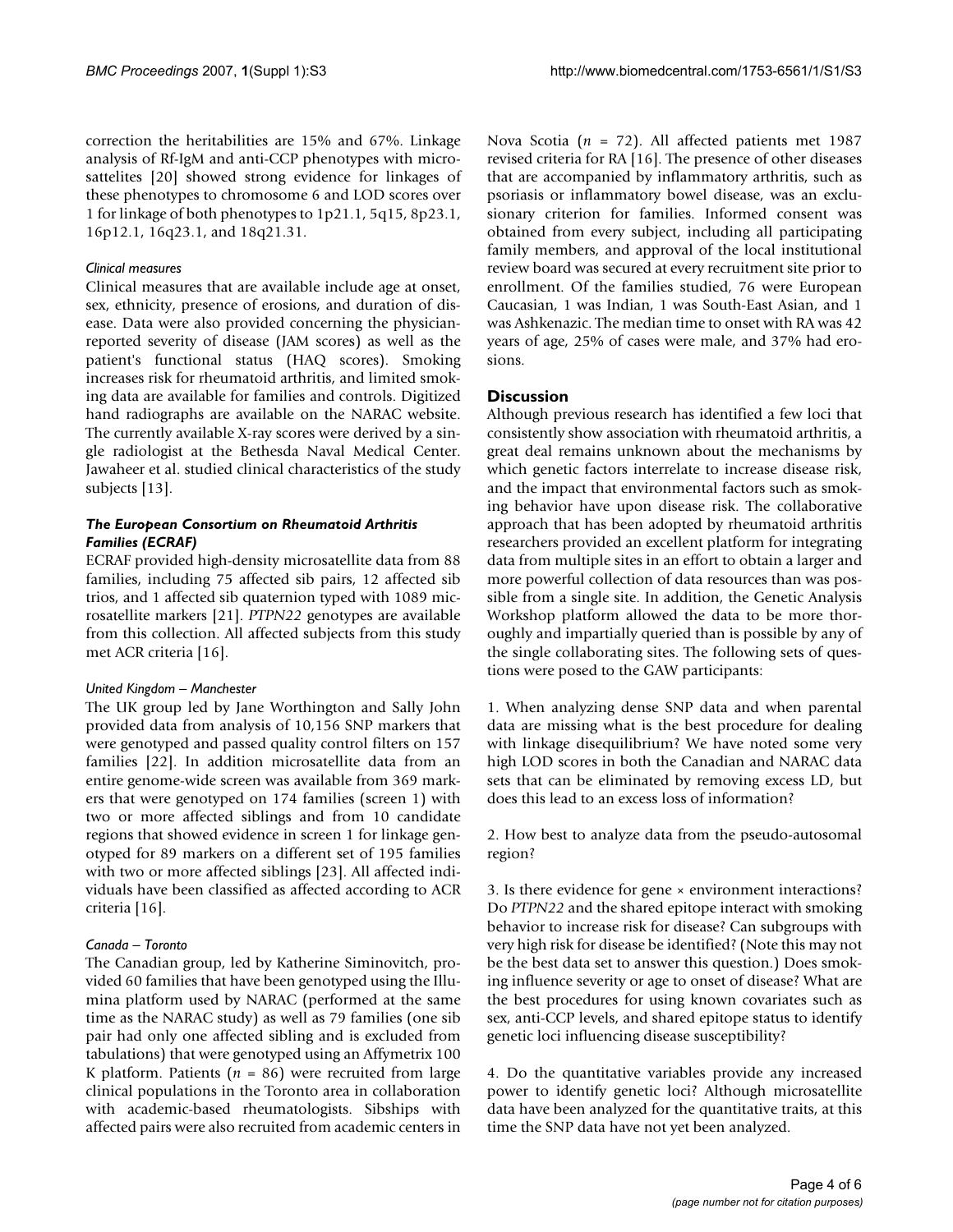5. Meta-analysis: What are the best ways to combine data across the studies? Is there any strong evidence for gene × gene interactions? Is there more than one locus on chromosome 6 influencing disease risk? Can the *PTPN22* locus on chromosome 1 be identified by linkage?

6. Association data: Are there any loci on chromosome 18 that reliably predict disease risk? Are there any subsets with particularly high risks for disease?

#### **Conclusion**

The data that were provided is composed largely of affected sib-pairs. Efforts were made to collect extended relatives when they were available. However, the aggregation of rheumatoid arthritis in families usually occurs in siblings and parents of the proband and only rarely occurs in extended pedigrees. Due to fiscal constraints, only a few of the families from NARAC included unaffected relatives, and none of the other sites provided data from unaffected relatives. A variety of methods are required to unravel the complex genetic and environmental interactions that cause this complex disease. The value of the genetic analysis workshop has been that it brings together analysts with a wide variety of skills and approaches. The data providers were thankful for the opportunity to have the extensive data that have been developed and studied in detail by a wide range of analysts.

#### **Competing interests**

The authors report the following competing interests relating to this publication. Dr. Lindsey Criswell reports receiving consulting fees from Celera Diagnostics. Dr Ann Begovich is an employee of Celera which funded some of the genotyping work included in this manuscript.

#### **Acknowledgements**

We thank Toi Soh for assistance in preparing this paper. The research performed in this study has been supported by NIH grant AR44422, NIH contract N01-AR-7-2232, funding from Genome Canada and Associations AFP, Polyarctique-Groupe Taitbout and Rhumatisme et Travail. Funding for UK researchers was provided by the arthritis research campaign.

This article has been published as part of *BMC Proceedings* Volume 1 Supplement 1, 2007: Genetic Analysis Workshop 15: Gene Expression Analysis and Approaches to Detecting Multiple Functional Loci. The full contents of the supplement are available online at [http://www.biomedcentral.com/](http://www.biomedcentral.com/1753-6561/1?issue=S1) [1753-6561/1?issue=S1.](http://www.biomedcentral.com/1753-6561/1?issue=S1)

#### **References**

- Seldin MF, Amos CI, Ward R, Gregersen PK: [The genetics revolu](http://www.ncbi.nlm.nih.gov/entrez/query.fcgi?cmd=Retrieve&db=PubMed&dopt=Abstract&list_uids=10366098)**[tion and the assault on rheumatoid arthritis.](http://www.ncbi.nlm.nih.gov/entrez/query.fcgi?cmd=Retrieve&db=PubMed&dopt=Abstract&list_uids=10366098)** *Arthritis Rheum* 1999, **42:**1071-1079.
- 2. Gregersen PK, Silver J, Winchester RJ: **[The shared epitope](http://www.ncbi.nlm.nih.gov/entrez/query.fcgi?cmd=Retrieve&db=PubMed&dopt=Abstract&list_uids=2446635) [hypothesis. An approach to understanding the molecular](http://www.ncbi.nlm.nih.gov/entrez/query.fcgi?cmd=Retrieve&db=PubMed&dopt=Abstract&list_uids=2446635) [genetics of susceptibility to rheumatoid arthritis.](http://www.ncbi.nlm.nih.gov/entrez/query.fcgi?cmd=Retrieve&db=PubMed&dopt=Abstract&list_uids=2446635)** *Arthritis Rheum* 1987, **30:**1205-1213.
- 3. Newton JL, Harney SM, Wordsworth BP, Brown MA: **[A review of](http://www.ncbi.nlm.nih.gov/entrez/query.fcgi?cmd=Retrieve&db=PubMed&dopt=Abstract&list_uids=14749714) [the MHC genetics of rheumatoid arthritis.](http://www.ncbi.nlm.nih.gov/entrez/query.fcgi?cmd=Retrieve&db=PubMed&dopt=Abstract&list_uids=14749714)** *Genes Immun* 2004, **5:**151-157.
- 4. du Montcel ST, Michou L, Petit-Teixeira E, Osorio J, Lemaire I, Lasbleiz S, Pierlot C, Quillet P, Bardin T, Prum B, Cornelis F, Clerget-Darpoux F: **[New classification of HLA-DRB1 alleles supports](http://www.ncbi.nlm.nih.gov/entrez/query.fcgi?cmd=Retrieve&db=PubMed&dopt=Abstract&list_uids=15818663) [the shared epitope hypothesis of rheumatoid arthritis sus](http://www.ncbi.nlm.nih.gov/entrez/query.fcgi?cmd=Retrieve&db=PubMed&dopt=Abstract&list_uids=15818663)[ceptibility.](http://www.ncbi.nlm.nih.gov/entrez/query.fcgi?cmd=Retrieve&db=PubMed&dopt=Abstract&list_uids=15818663)** *Arthritis Rheum* 2005, **52:**1063-1068.
- 5. Jawaheer D, Li W, Graham RR, Chen W, Damle A, Xiao X, Monteiro J, Khalili H, Lee A, Lundsten R, Begovich A, Bugawan T, Erlich H, Elder JT, Criswell LA, Seldin MF, Amos CI, Behrens TW, Gregersen PK: **[Dissecting the genetic complexity of the association](http://www.ncbi.nlm.nih.gov/entrez/query.fcgi?cmd=Retrieve&db=PubMed&dopt=Abstract&list_uids=12181776) between human leukocyte antigens and rheumatoid arthri[tis.](http://www.ncbi.nlm.nih.gov/entrez/query.fcgi?cmd=Retrieve&db=PubMed&dopt=Abstract&list_uids=12181776)** *Am J Hum Genet* 2002, **71:**585-594.
- 6. Irigoyen P, Lee AT, Wener MH, Li W, Kern M, Batliwalla F, Lum RF, Massarotti E, Weisman M, Bombardier C, Remmers EF, Kastner DL, Seldin MF, Criswell LA, Gregersen PK: **[Regulation of anti-cyclic](http://www.ncbi.nlm.nih.gov/entrez/query.fcgi?cmd=Retrieve&db=PubMed&dopt=Abstract&list_uids=16320316) [citrullinated peptide antibodies in rheumatoid arthritis: con](http://www.ncbi.nlm.nih.gov/entrez/query.fcgi?cmd=Retrieve&db=PubMed&dopt=Abstract&list_uids=16320316)trasting effects of HLA-DR3 and the shared epitope alleles.** *Arthritis Rheum* 2005, **52:**3813-3818.
- 7. Huizinga TW, Amos CI, van der Helm-van Mil AH, Chen W, van Gaalen FA, Jawaheer D, Schreuder GM, Wener M, Breedveld FC, Ahmad N, Lum RF, de Vries RR, Gregersen PK, Toes RE, Criswell LA: **[Refining the complex rheumatoid arthritis phenotype based](http://www.ncbi.nlm.nih.gov/entrez/query.fcgi?cmd=Retrieve&db=PubMed&dopt=Abstract&list_uids=16255021) on specificity of the HLA-DRB1 shared epitope for antibod[ies to citrullinated proteins.](http://www.ncbi.nlm.nih.gov/entrez/query.fcgi?cmd=Retrieve&db=PubMed&dopt=Abstract&list_uids=16255021)** *Arthritis Rheum* 2005, **52:**3433-3438.
- 8. Kroot EJ, de Jong BA, van Leeuwen MA, Swinkels H, van den Hoogen FH, van't Hof M, van de Putte LB, van Rijswijk MH, van Venrooij WJ, van Riel PL: **[The prognostic value of anti-cyclic citrullinated](http://www.ncbi.nlm.nih.gov/entrez/query.fcgi?cmd=Retrieve&db=PubMed&dopt=Abstract&list_uids=10943873) [peptide antibody in patients with recent-onset rheumatoid](http://www.ncbi.nlm.nih.gov/entrez/query.fcgi?cmd=Retrieve&db=PubMed&dopt=Abstract&list_uids=10943873) [arthritis.](http://www.ncbi.nlm.nih.gov/entrez/query.fcgi?cmd=Retrieve&db=PubMed&dopt=Abstract&list_uids=10943873)** *Arthritis Rheum* 2000, **43:**1831-1835.
- 9. Begovich AB, Carlton VE, Honigberg LA, Schrodi SJ, Chokkalingam AP, Alexander HC, Ardlie KG, Huang Q, Smith AM, Spoerke JM, Conn MT, Chang M, Chang SY, Saiki RK, Catanese JJ, Leong DU, Garcia VE, McAllister LB, Jeffery DA, Lee AT, Batliwalla F, Remmers E, Criswell LA, Seldin MF, Kastner DL, Amos CI, Sninsky JJ, Gregersen PK: **A missense SNP in the protein tyrosine phosphatase** *PTPN22* **[is associated with rheumatoid arthritis.](http://www.ncbi.nlm.nih.gov/entrez/query.fcgi?cmd=Retrieve&db=PubMed&dopt=Abstract&list_uids=15208781)** *Am J Hum Genet* 2004, **75:**330-337.
- 10. Carlton VE, Hu X, Chokkalingam AP, Schrodi SJ, Brandon R, Alexander HC, Chang M, Catanese JJ, Leong DU, Ardlie KG, Kastner DL, Seldin MF, Criswell LA, Gregersen PK, Beasley E, Thomson G, Amos CI, Begovich AB: *PTPN22* **[genetic variation: evidence for multi](http://www.ncbi.nlm.nih.gov/entrez/query.fcgi?cmd=Retrieve&db=PubMed&dopt=Abstract&list_uids=16175503)[ple variants associated with rheumatoid arthritis.](http://www.ncbi.nlm.nih.gov/entrez/query.fcgi?cmd=Retrieve&db=PubMed&dopt=Abstract&list_uids=16175503)** *Am J Hum Genet* 2005, **77:**567-581.
- 11. Michou L, Lasbleiz S, Rat AC, Migliorini P, Balsa A, Westhovens R, Barrera P, Alves H, Pierlot C, Glikmans E, Garnier S, Dausset J, Vaz C, Fernandes M, Petit-Teixeira E, Lemaire I, Pascual-Salcedo D, Bombardieri S, Dequeker J, Radstake TR, Van Riel P, van de Putte L, Lopes-Vaz A, Prum B, Bardin T, Dieudé P, Cornélis F, European Consortium on Rheumatoid Arthritis Families: **Linkage proof for** *PTPN2* **[2, a](http://www.ncbi.nlm.nih.gov/entrez/query.fcgi?cmd=Retrieve&db=PubMed&dopt=Abstract&list_uids=17237219) [rheumatoid arthritis susceptibility gene and a human](http://www.ncbi.nlm.nih.gov/entrez/query.fcgi?cmd=Retrieve&db=PubMed&dopt=Abstract&list_uids=17237219) [autoimmunity gene.](http://www.ncbi.nlm.nih.gov/entrez/query.fcgi?cmd=Retrieve&db=PubMed&dopt=Abstract&list_uids=17237219)** *Proc Natl Acad Sci USA* 2007, **104:**1649-1654.
- Plenge RM, Padyukov L, Remmers EF, Purcell S, Lee AT, Karlson EW, Wolfe F, Kastner DL, Alfredsson L, Altshuler D, Gregersen PK, Klareskog L, Rioux JD: **Replication of putative candidate-gene associations with rheumatoid arthritis in >4,000 samples from North America and Sweden: association of susceptibility with** *PTPN22***,** *CTLA4***, and** *PADI4***[.](http://www.ncbi.nlm.nih.gov/entrez/query.fcgi?cmd=Retrieve&db=PubMed&dopt=Abstract&list_uids=16380915)** *Am J Hum Genet* 2005, **77:**1044-1060.
- 13. Criswell LA, Merlino LA, Cerhan JR, Mikuls TR, Mudano AS, Burma M, Folsom AR, Saag KG: **[Cigarette smoking and the risk of rheu](http://www.ncbi.nlm.nih.gov/entrez/query.fcgi?cmd=Retrieve&db=PubMed&dopt=Abstract&list_uids=11959057)[matoid arthritis among postmenopausal women: results](http://www.ncbi.nlm.nih.gov/entrez/query.fcgi?cmd=Retrieve&db=PubMed&dopt=Abstract&list_uids=11959057) [from the Iowa Women's Health Study.](http://www.ncbi.nlm.nih.gov/entrez/query.fcgi?cmd=Retrieve&db=PubMed&dopt=Abstract&list_uids=11959057)** *Am J Med* 2002, **112:**465-471.
- Klareskog L, Stolt P, Lundberg K, Källberg H, Bengtsson C, Grunewald J, Rönnelid J, Harris HE, Ulfgren AK, Rantapää-Dahlqvist S, Eklund A, Padyukov L, Alfredsson L: **[A new model for an etiology](http://www.ncbi.nlm.nih.gov/entrez/query.fcgi?cmd=Retrieve&db=PubMed&dopt=Abstract&list_uids=16385494) [of rheumatoid arthritis: smoking may trigger HLA-DR](http://www.ncbi.nlm.nih.gov/entrez/query.fcgi?cmd=Retrieve&db=PubMed&dopt=Abstract&list_uids=16385494) (shared epitope)-restricted immune reactions to autoanti[gens modified by citrullination.](http://www.ncbi.nlm.nih.gov/entrez/query.fcgi?cmd=Retrieve&db=PubMed&dopt=Abstract&list_uids=16385494)** *Arthritis Rheum* 2006, **54:**38-46.
- 15. Jawaheer D, Lum RF, Amos CI, Gregersen PK, Criswell LA: **[Cluster](http://www.ncbi.nlm.nih.gov/entrez/query.fcgi?cmd=Retrieve&db=PubMed&dopt=Abstract&list_uids=15022313)[ing of disease features within 512 multi-case rheumatoid](http://www.ncbi.nlm.nih.gov/entrez/query.fcgi?cmd=Retrieve&db=PubMed&dopt=Abstract&list_uids=15022313) [arthritis families.](http://www.ncbi.nlm.nih.gov/entrez/query.fcgi?cmd=Retrieve&db=PubMed&dopt=Abstract&list_uids=15022313)** *Arthritis Rheum* 2004, **50:**736-741.
- 16. Arnett FC, Edworthy SM, Bloch DA, Mcshane DJ, Fries JF, Cooper NS, Healey LA, Kaplan SR, Liang MH, Luthra HS, Medsger TA, Mitchell DM, Neustadt DH, Pinals RS, Schaller JG, Sharp JT, Wilder RL, Hunder GG: **[The American Rheumatism Association 1987](http://www.ncbi.nlm.nih.gov/entrez/query.fcgi?cmd=Retrieve&db=PubMed&dopt=Abstract&list_uids=3358796)**